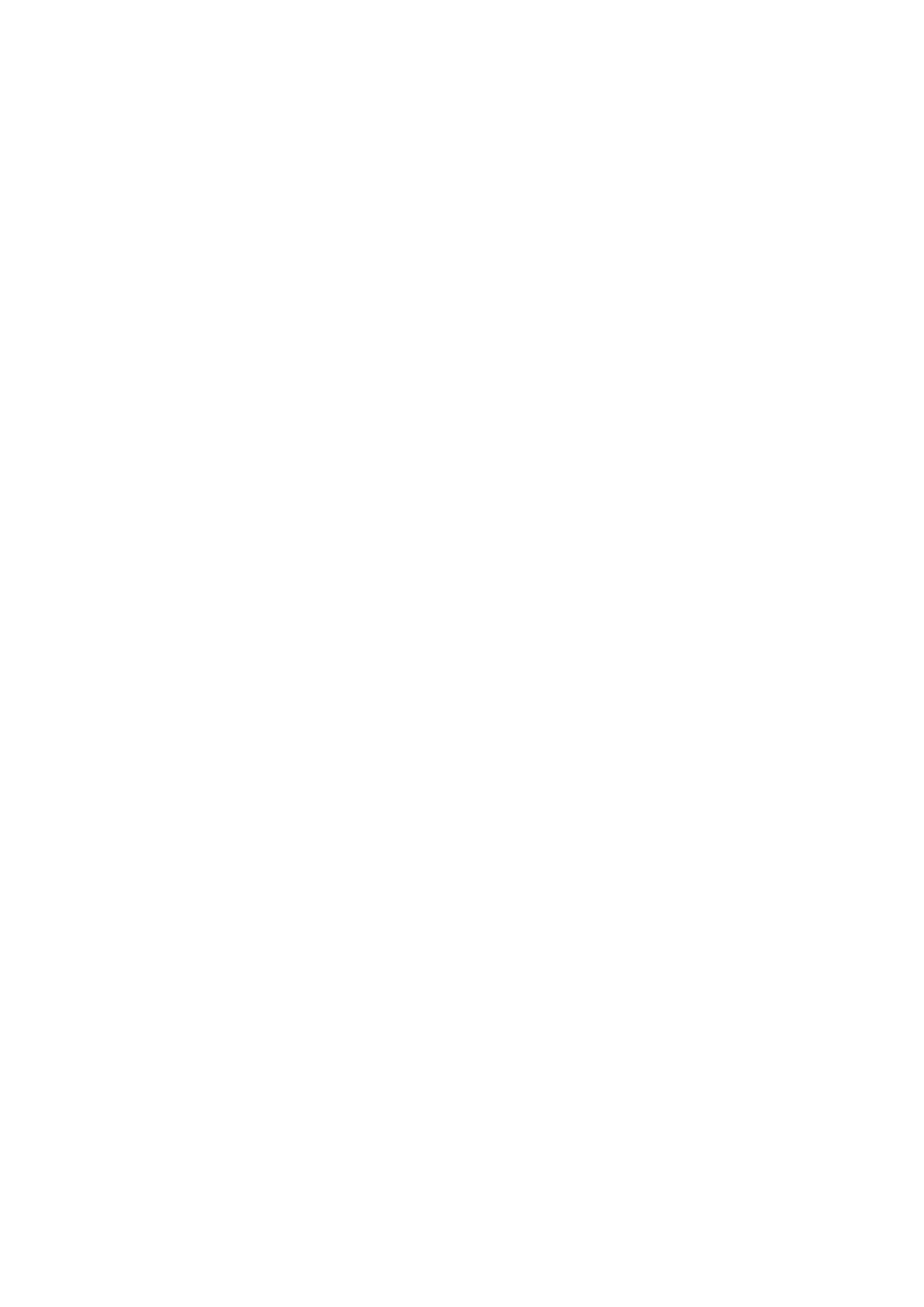# **Measurement Good Practice Guide No 74 (Issue2)**

# **Laboratory Test Procedures for Exposures to High Temperature Steam Atmospheres**

S Osgerby and A T Fry

Engineering and Process Control Division National Physical Laboratory

#### **Abstract**

Laboratory exposures cannot reproduce all the features present in service conditions. The experimentalist is faced with the conflict between increasing the complexity of laboratory tests to replicate service more closely and keeping testing costs low by maintaining a simple procedure. The influence of various experimental parameters, which can be controlled in the laboratory, on the steam oxidation response of materials is discussed and recommendations for best practice are proposed.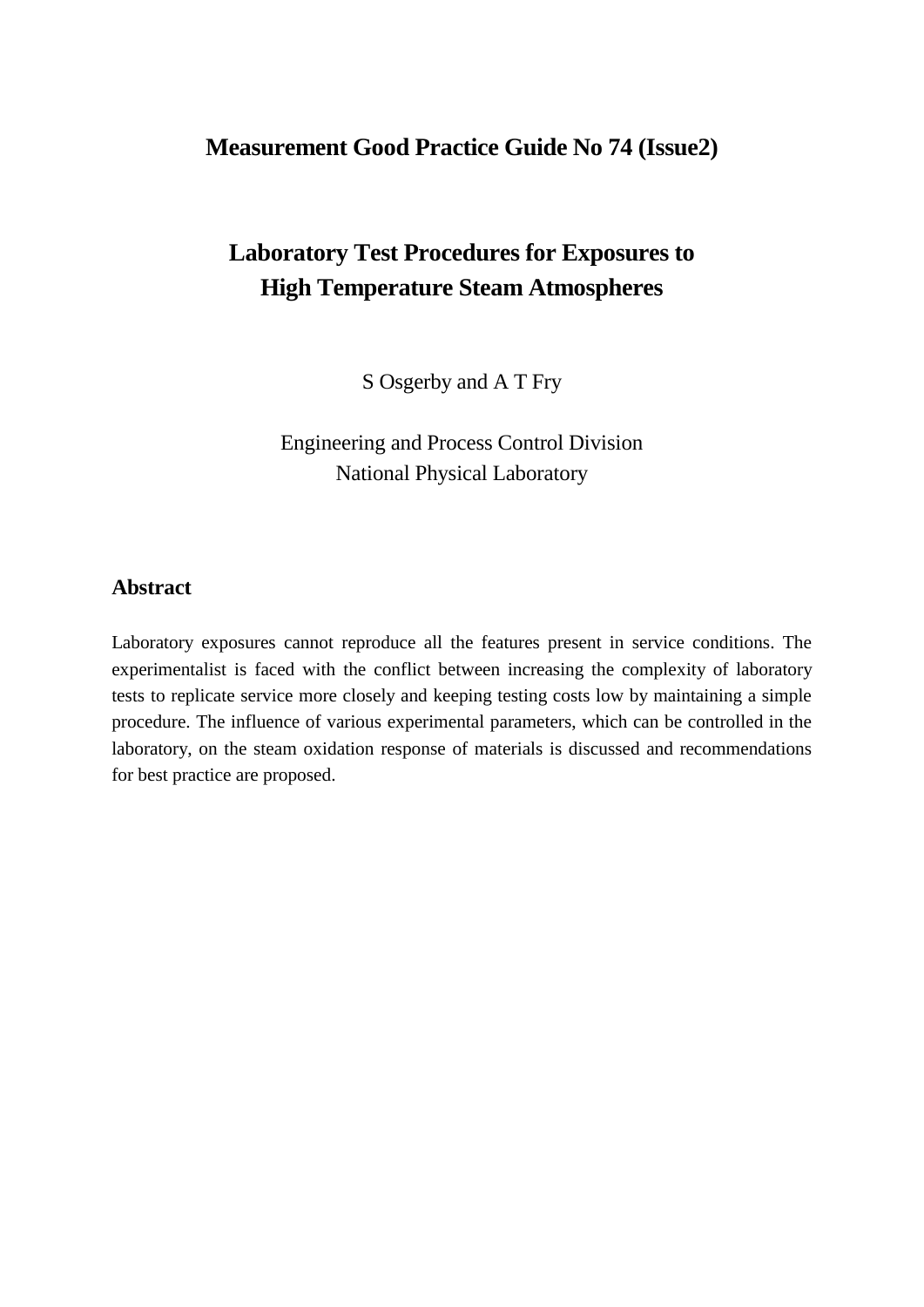#### © Crown Copyright 2005 Reproduced by permission of the Controller of HMSO

#### ISSN 1368–6550

Issue 2 with amendments July 2011

National Physical Laboratory Teddington, Middlesex, United Kingdom, TW11 0LW

#### Further Information

For further information on *Materials Measurement* contact the Materials Enquiry Point at the National Physical Laboratory: Tel: 020 8943 6701 Fax: 020 8943 7160 E-mail: materials@npl.co.uk Website: www.npl.co.uk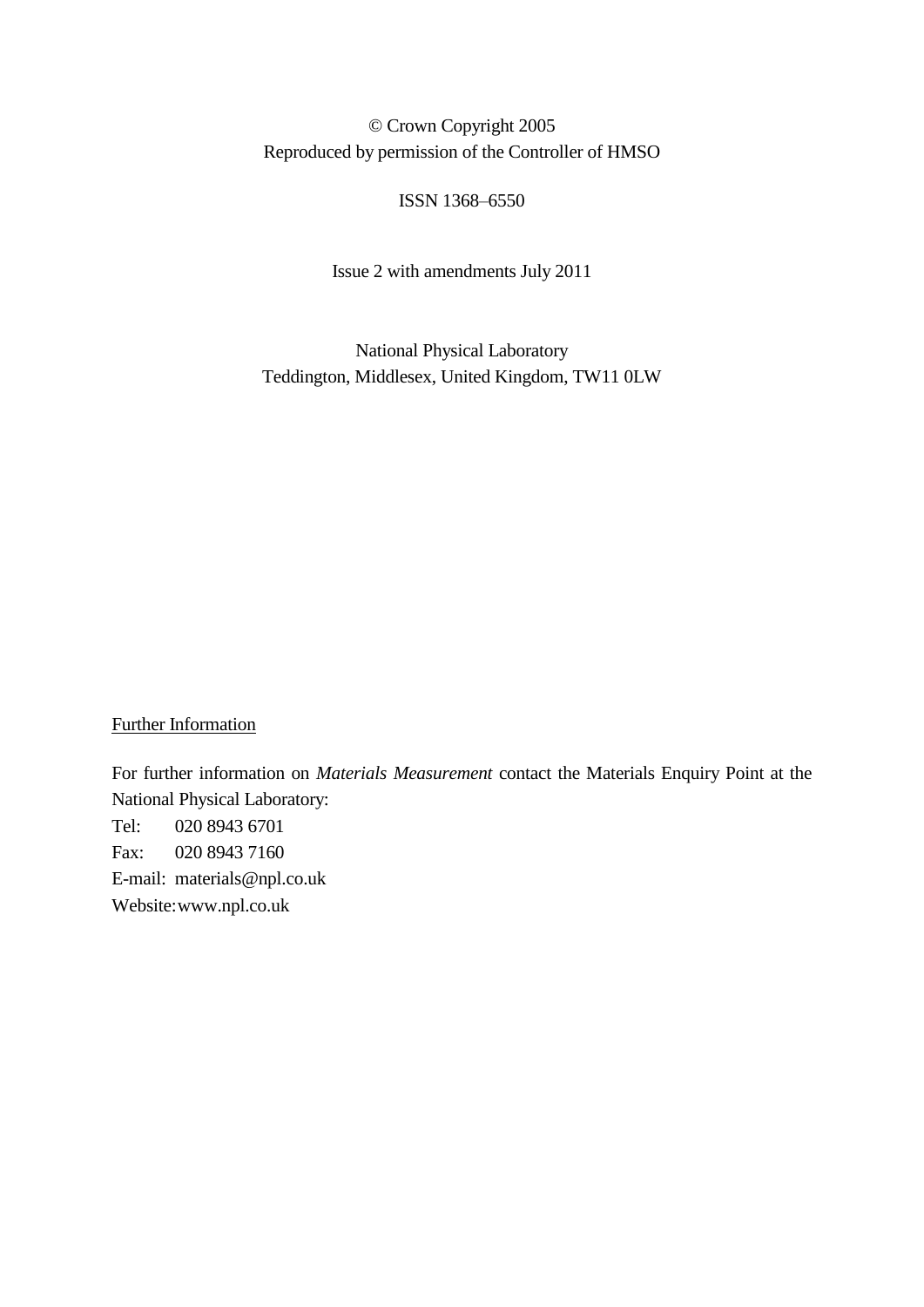# **TITLE**

# **Contents**

| $\mathbf{1}$ |                |  |  |  |  |
|--------------|----------------|--|--|--|--|
|              | $\overline{2}$ |  |  |  |  |
|              | 2.1            |  |  |  |  |
|              | 2.2            |  |  |  |  |
|              | 2.3            |  |  |  |  |
|              | 2.4            |  |  |  |  |
|              | 2.5            |  |  |  |  |
|              | 2.6            |  |  |  |  |
|              | 2.7            |  |  |  |  |
|              | 2.8            |  |  |  |  |
| 3            |                |  |  |  |  |
|              |                |  |  |  |  |
| 4            |                |  |  |  |  |
|              |                |  |  |  |  |
| 5            |                |  |  |  |  |
|              | 5.1            |  |  |  |  |
|              | 5.2            |  |  |  |  |
|              | 5.3            |  |  |  |  |
|              | 5.4            |  |  |  |  |
|              | 5.5            |  |  |  |  |
|              | 5.6            |  |  |  |  |
|              | 5.7            |  |  |  |  |
|              | 5.8            |  |  |  |  |
|              | 5.9            |  |  |  |  |
|              | 5.10           |  |  |  |  |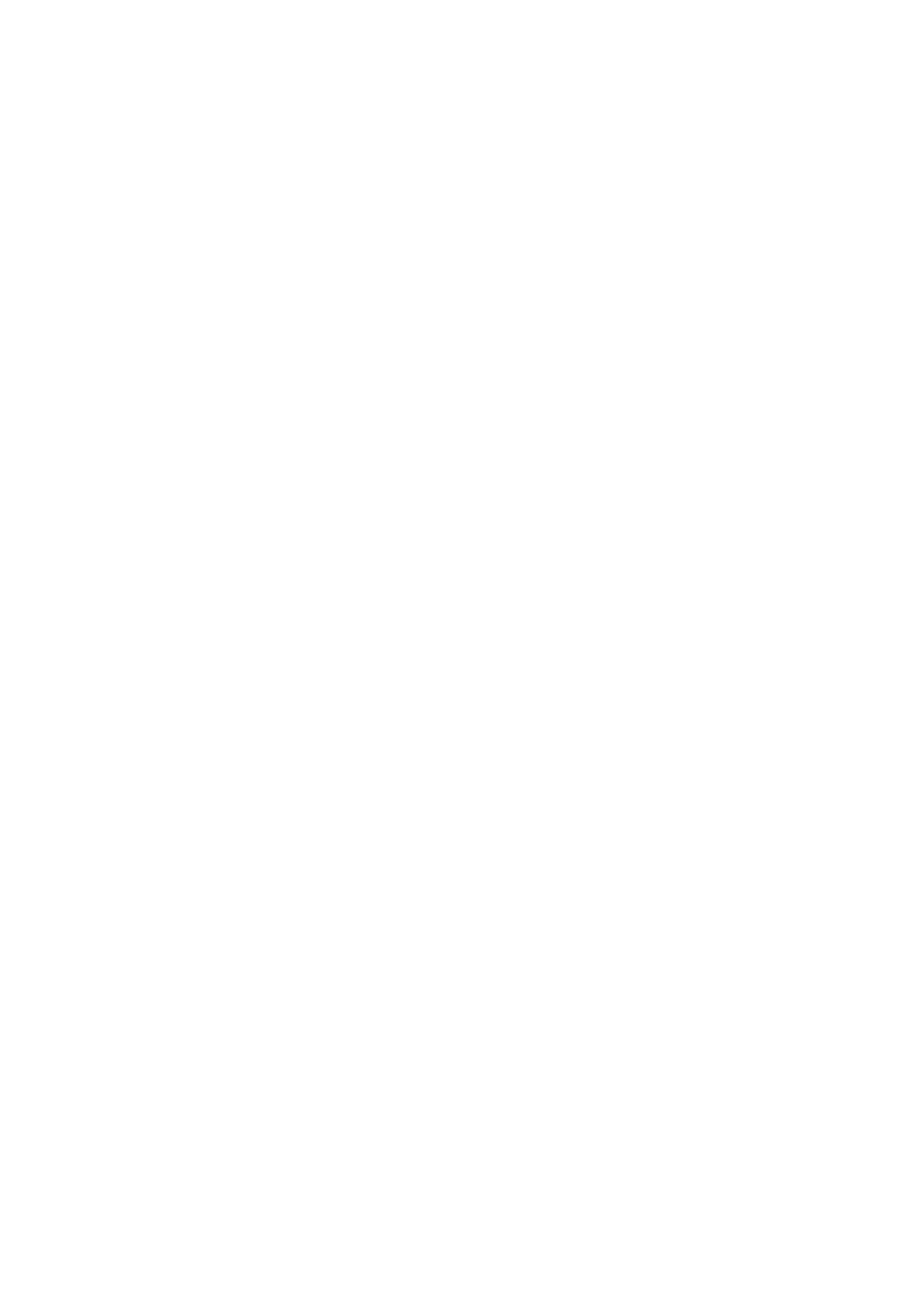# **1 Introduction**

The oxidation conditions that components experience in service, such as water chemistry, temperature excursions, pressure, heat flux and gas composition, are much more complex than those that can be reproduced in the laboratory. Consequently there is a conflict between performing laboratory exposures in as inexpensive a manner as possible and maintaining relevance to the industrial situation. Thus a key question that needs to be addressed is 'which experimental/service parameters affect the growth kinetics and microstructure of oxide scales and thus need to be controlled (or at least reported) in laboratory studies'.

The influence of laboratory procedures on oxidation data was previously reviewed by Armitt et al [1] who made the following observations:

- 1. Oxidation behaviour appears to be insensitive to the direct effects of system pressure.
- 2. Metal loss rates appear to be unaffected by the impurity content of the steam.
- 3. Some experimental factors affect the tendency of Cr steels to form protective  $M_2O_3$  scales rather than duplex oxides.
- 4. Spallation behaviour is particularly sensitive to scale morphology and composition. A good metallographic record is essential.

The importance of controlling laboratory procedures is illustrated by the results of an intercomparison exercise carried out under the auspices of the COST522 collaborative programme in Europe [2]. Specimens from the same batch of P92 alloys were exposed at 600 and 650 °C for 1000 h at 9 different institutes each using their own current procedure. Two institutes carried out the exposures using two different exposure procedures to give a total matrix of 11 different exposure procedures. The results of the intercomparison are shown in Figure 1 where it can be seen that there is a wide variation in the scale thicknesses reported by the different laboratories – 60 to 100  $\mu$ m at 600  $^{\circ}$ C and 40 to 240  $\mu$ m at 650  $^{\circ}$ C. The differences in exposure conditions between the various laboratories are complex and the resultant scatter in the reported results arises from the summation of numerous individual effects of the exposure procedure on the steam oxidation behaviour.

In this guide the available information on the influence and criticality of each of these parameters on the data generated is reviewed. Analysis of this information allows the best practice for steam oxidation exposures in the laboratory to be proposed.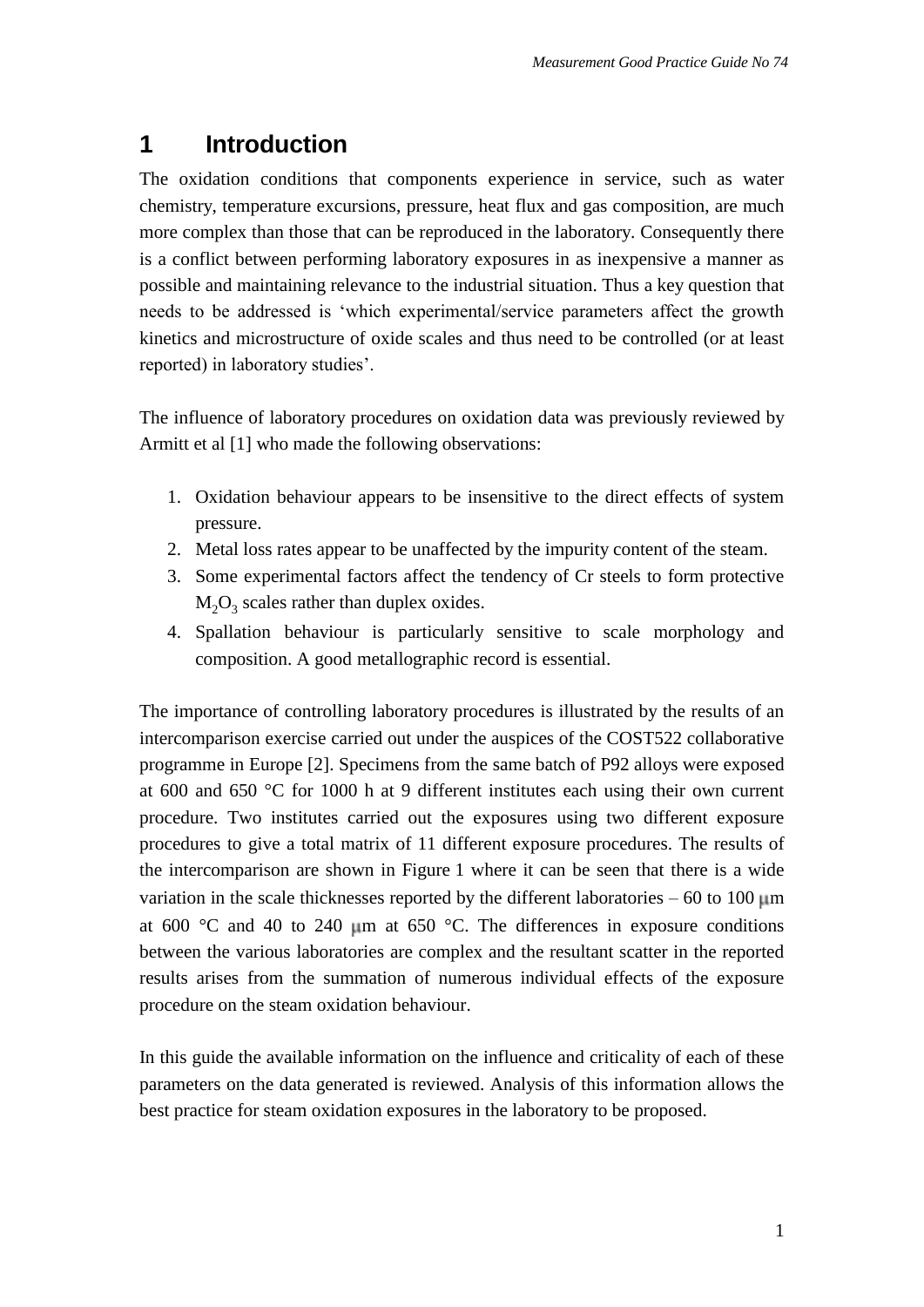

**Figure 1 Intercomparison, by several European laboratories, of scale thickness measurement on P92 martensitic steel after exposure to 'steam' for 1000 h at 600 and 650 °C (After Ref [2])**

#### **2 Influence of Individual Exposure Parameters**

As highlighted in the previous section the differences in exposure procedures between any two laboratories can be from a combination of changes in several individual control parameters, or just a change in one parameter. It is therefore important to understand the effect of these individual control parameters on the material response to the steam environment.

#### **2.1 Once-through vs Recirculating Systems**

The choice between using a 'once-through' or a recirculating steam system is complex and each system has advantages and disadvantages. A 'once through' system exhausts the furnace outlet to the atmosphere and is thus experimentally simple. However control of water chemistry is difficult unless a large reservoir of treated water can be produced in advance of exposure. This extra degree of control is simpler to achieve in a recirculating system. In addition the recirculating system is less prone to oxygen ingress by back diffusion from any orifice. The flow rate of the steam may also be limited by different factors for the two systems – for the 'once-through' system the limit for flow rate is the heat input required to raise the steam to the required exposure temperature whereas for the recirculating system there is an additional limitation of condensing the steam after exit from the furnace before recycling.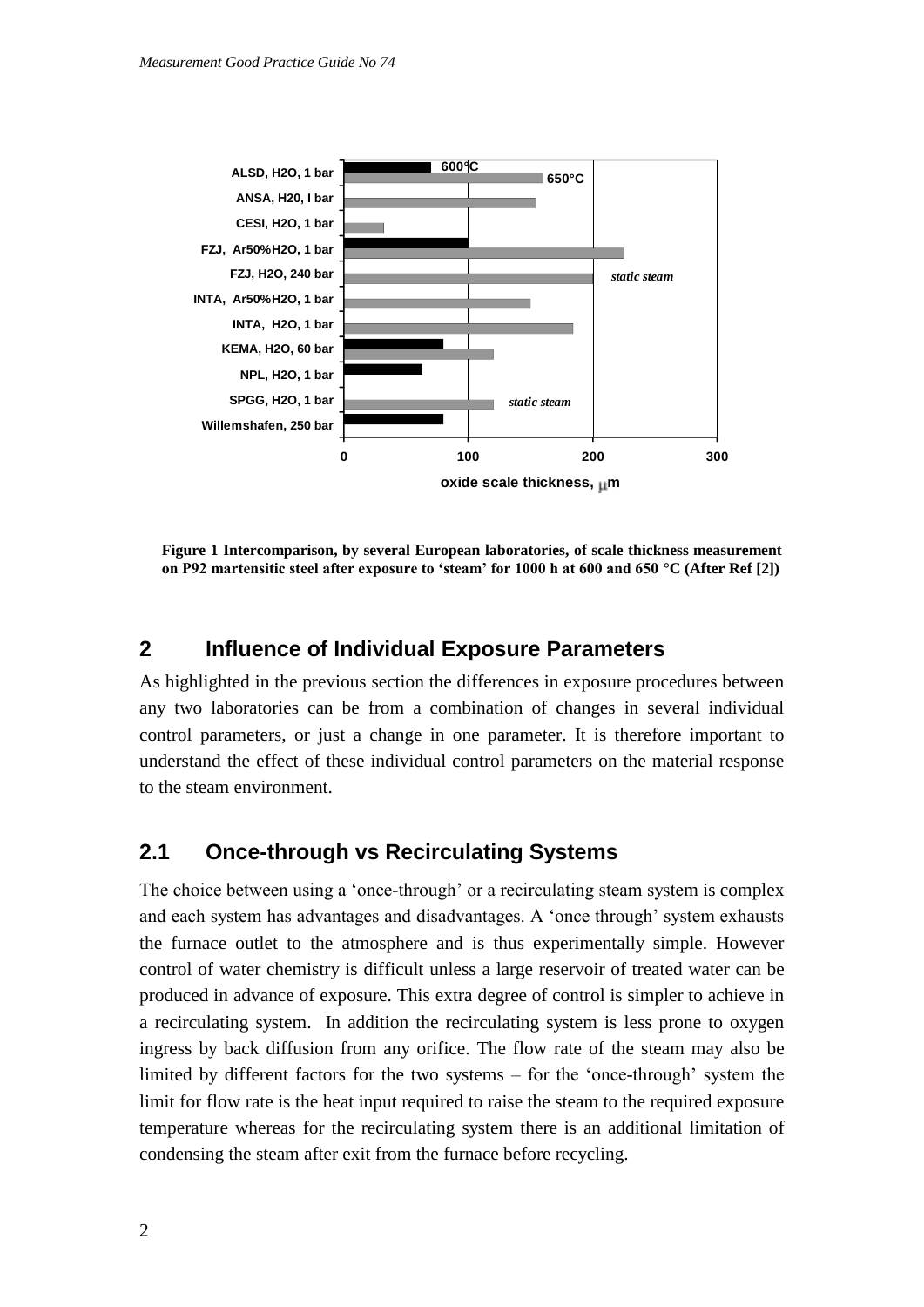The recirculating system thus allows tighter control of some of the control parameters but may consequently impose restrictions on some of the others. Unfortunately there is no available information directly comparing these two types of system to allow a completely objective decision on whether the added complexity of recirculation is justified.

#### **2.2 Specimen entry and removal**

The effect of the method by which specimens are entered and removed from the furnace has been studied by Zurek et al [3] on both austenitic and ferritic steels. The respective specimens were either heated and cooled in the furnace under an argon atmosphere or removed from the furnace and cooled under air. In both cases the isothermal exposure was under an argon/50%  $H<sub>2</sub>O$  atmosphere with the specimens removed at 250 h intervals. The effect of the different specimen handling procedures on the weight changes is shown in Figure 2 for an austenitic steel.



**Figure 2 The influence of specimen entry/removal method on the steam oxidation behaviour of an austenitic steel during oxidation under argon/50 % H2O at 600 °C (after ref [3])**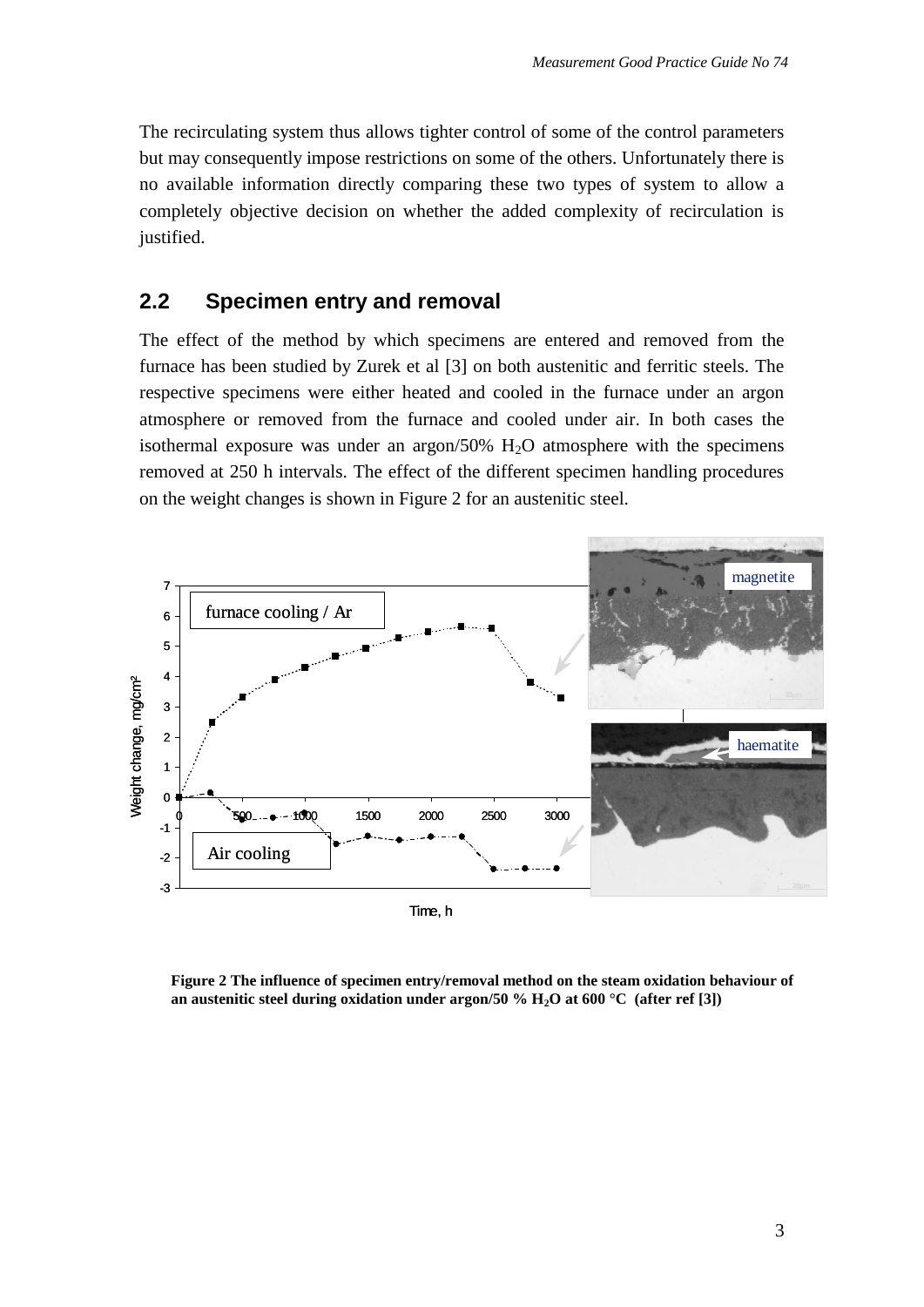The specimen that was furnace cooled under argon showed a continuous mass increase until 2500 h total exposure time. The microstructure of the scale formed was as expected with an outer magnetite layer and an inner spinel layer. In contrast the specimen that was removed from the furnace and air cooled showed spallation from the earliest stage of the exposure and also had an unusual microstructure with patches of haematite above the spinel. It is likely that the spallation is a result of the faster cooling rates achieved by withdrawal of the specimen from the furnace and that haematite formation occurs due to ingress of air into the furnace during the specimen withdrawal process. The effect was less pronounced in cases of steels that exhibit better scale adherence than the austenitic steels.

## **2.3 Water Chemistry**

Power generation plants use complex chemical treatments in their water circuits to minimise corrosion damage and deposition problems. It is possible to simulate some of these treatments in the laboratory, however some laboratory systems only use very basic water treatment e.g. oxygen removal by gas displacement.

Little work has been carried out on the effect that water chemistry has on the steam oxidation but recent work by Nishimura et al [4] has suggested that there is little systematic effect on scale growth kinetics of P91 at temperatures between 600 and 700 °C and times up to 9939 h for high pressure steam exposures using two service water treatments.

The influence of a simple water treatment is illustrated in Figure 3. Specimens of P92 were exposed to a flowing 100% steam atmosphere for 1000 h at 650 °C. Little difference in the scale microstructure is observed with the exception that the specimen oxidised using the aerated water supply (not unsurprisingly) shows more haematite at the surface.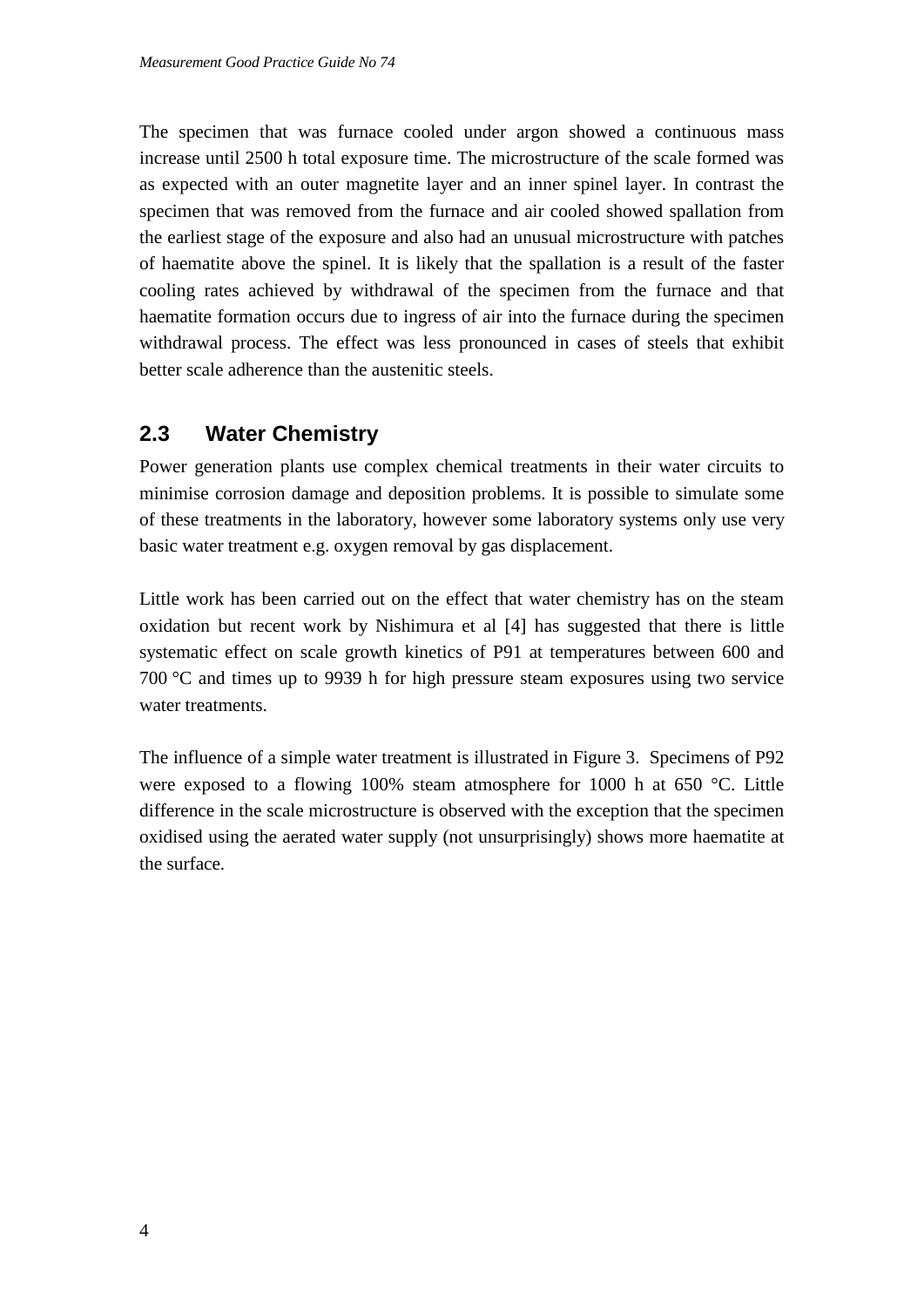

**Figure 3 Micrographs of Scale Structure of P92 after exposure to flowing 100% steam at 650 C for 1000 h (a) aerated water supply (b) water supply de-aerated by gas bubbling**

#### **2.4 Use of Carrier Gas**

The two most common procedures used in the laboratory to expose materials to a steam atmosphere at ambient pressure are (i)  $100\%$  H<sub>2</sub>O or (ii) 50% H<sub>2</sub>O in an argon carrier gas. The latter atmosphere is achieved by passing argon through a suitable humidifier prior to entry into the furnace.

Figure 4 shows a direct comparison of the scale growth kinetics observed using the two different atmospheres for two different steels, all other experimental parameters being unchanged between the two exposures. It can be seen that, although the 100% flowing steam atmosphere gives consistently higher scale thickness for both materials (except for P92 material after 1000 h where the data points superimpose on each other), the differences are small and within the expected experimental scatter.

The difference in the scale morphology observed after exposure to the two different atmospheres is illustrated in Figure 5. For both materials the amount of haematite that forms is higher in the 100% steam atmosphere than under the argon/50%  $H_2O$ environment. In addition the defect (pore) structure in the magnetite differs for the two atmospheres.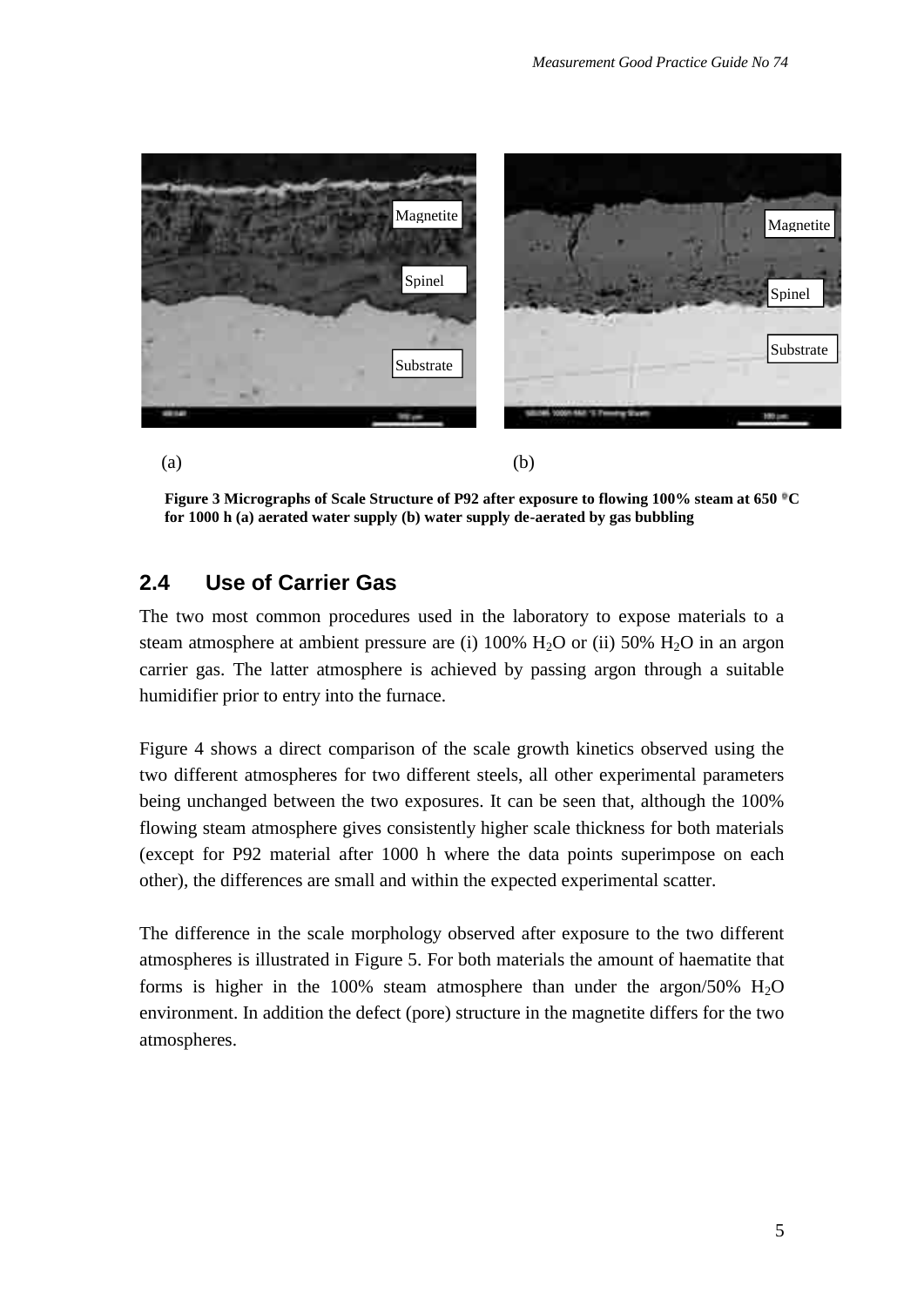

**Figure 4 Oxide scale thickness as a function of time for T23 and P92 steels, oxidised under 100% H2O and argon/50% H2O**



**Figure 5 Micrographs of oxide scales grown for 1000 h (a) T23 under argon/50% H2O at 550 °C (b) T23 under 100% H2O at 550 °C (c) P92 under argon/50% H2O at 600 °C (d) P92 under 100%**   $H_2O$  at 600 °C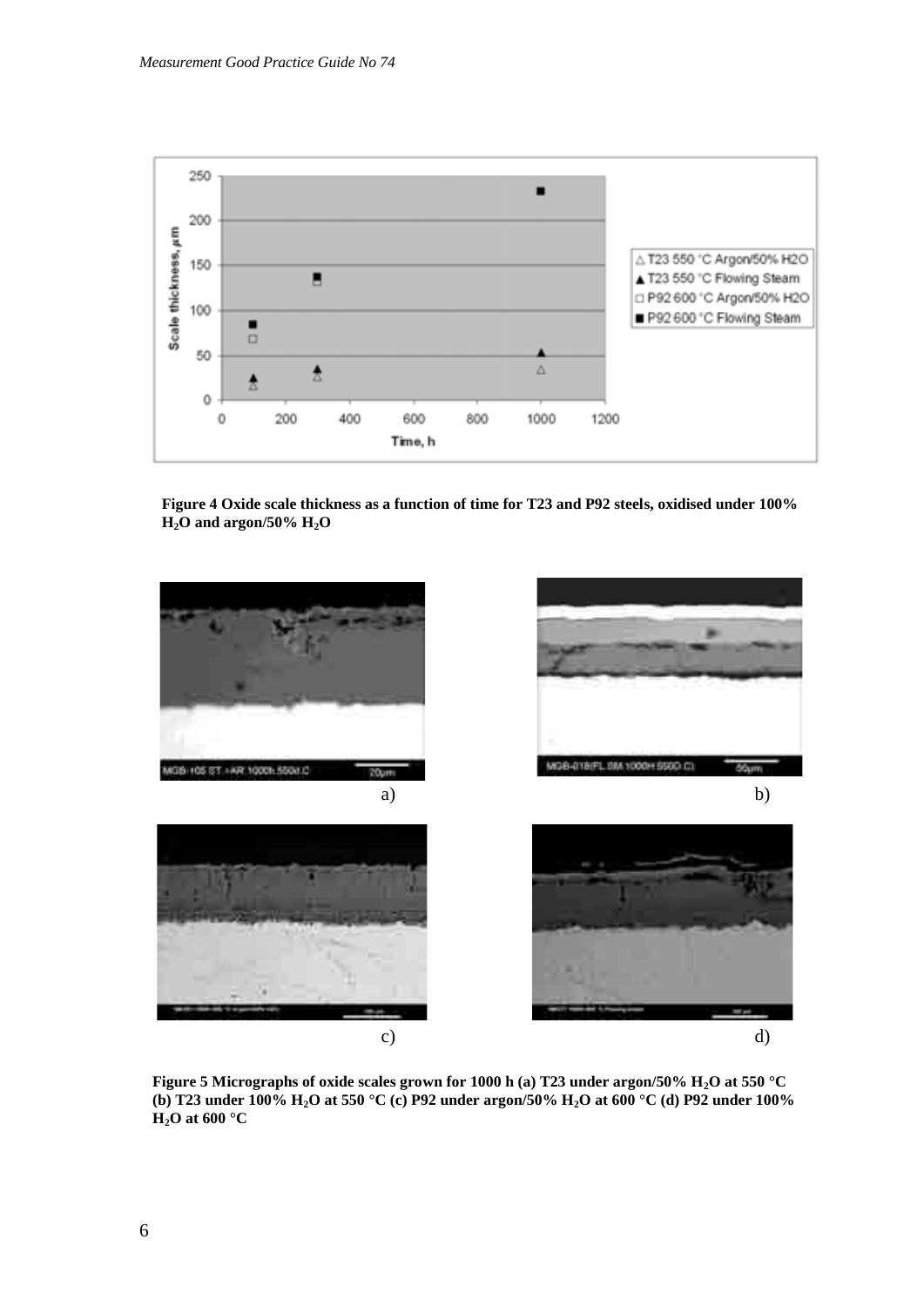The difference in defect distribution in the magnetite may be expected to affect the spallation behaviour of the oxide scale. It has been shown [5] that the Rockwell indentation test can be used to measure the interfacial toughness of an oxide scale or coating. A qualitative measure of this parameter is the ratio of the radius of delaminated oxide to the radius of the indent causing the delamination. Figure 6 shows that, for oxide scales grown on P92 at  $600\degree\text{C}$ , the scale grown under argon/50%  $H<sub>2</sub>O$  is less likely to spall (less damage around the indent) but that if it does spall then the individual flakes are likely to be larger (fewer radial cracks).



**Figure 6 Rockwell indents on oxide scale grown on P92 for 1000 h at 600 °C (a) argon/50% H2O (b) 100% H2O**

#### **2.5 Amount of H2O in Carrier Gas**

The influence of oxygen and water content in the argon carrier gas has been investigated by Ehlers et al [6] and is summarised in Figure 7. In atmospheres that contain little oxygen a plateau in scale growth kinetics is reached with  $H_2O$  contents in the atmosphere  $\geq$ 10%.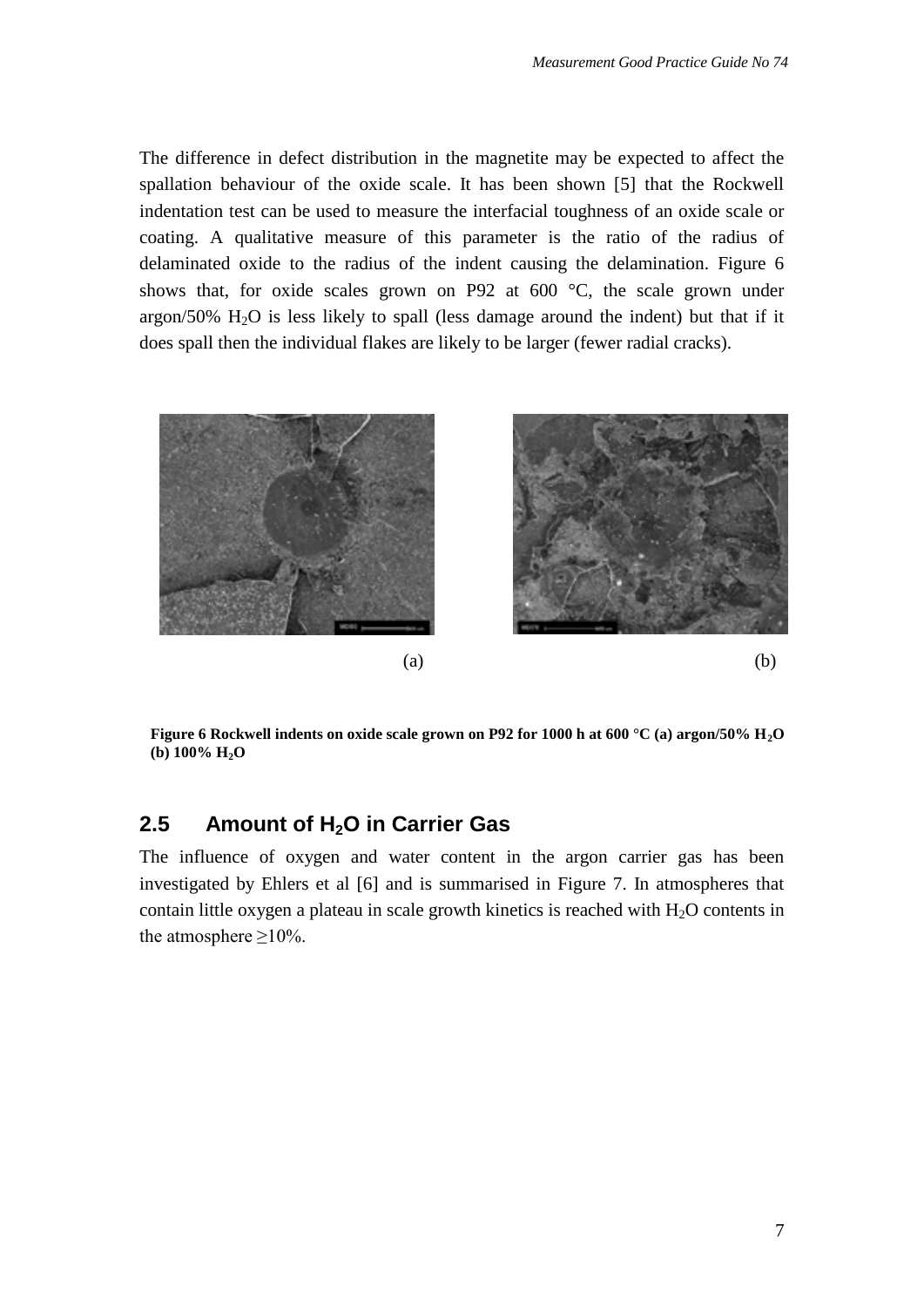

**Figure 7 The influence of O<sup>2</sup> and H2O content on oxide scale growth on P91 for 24h at 650 °C. Specimens were polished prior to exposure to suppress the incubation period of transient, protective oxide formation. (After Ref [6])**

However with atmospheres containing a high (20%) level of oxygen the accelerating effect of  $H_2O$  on scale growth does not begin until the  $H_2O$  content is 25% and does not approach the same growth kinetics as in the environments containing low oxygen levels until the H<sub>2</sub>O level is  $~60\%$ .

The influence of  $H_2O$  content in argon in the absence of added oxygen on scale growth on ferritic and martensitic steels. T22 and T23 were exposed to argon containing 15% and 50%  $H_2O$  at 550 °C and P22, Alloy 122 and X19 were exposed to the same atmospheres at 600 and 650 °C. In each case spallation of the oxide was observed after shorter times in the argon-15%  $H<sub>2</sub>O$  atmosphere than under argon-50% H2O although whilst the oxide was adherent there was no significant differences in the growth kinetics between the two atmospheres.

#### **2.6 Flow Rate**

The influence of flow rate on steam oxidation of P91 was investigated by Zurek et al [7]. A series of specimens were exposed at 650 °C in a quartz tube with an inner diameter of 10 mm. The tests atmospheres were argon-H2O mixtures in which the water vapour contents varied between 4 and 50%. The exposure times ranged from 10 minutes to 5 hours and the gas flow rate was varied between 1 and  $15 \text{ lb}^{-1}$ .

After the various exposures the specimens in all studied cases exhibited macroscopically visible flow patterns on their surfaces and generally the scale thickness decreased in the flow direction. It was shown that this effect was not related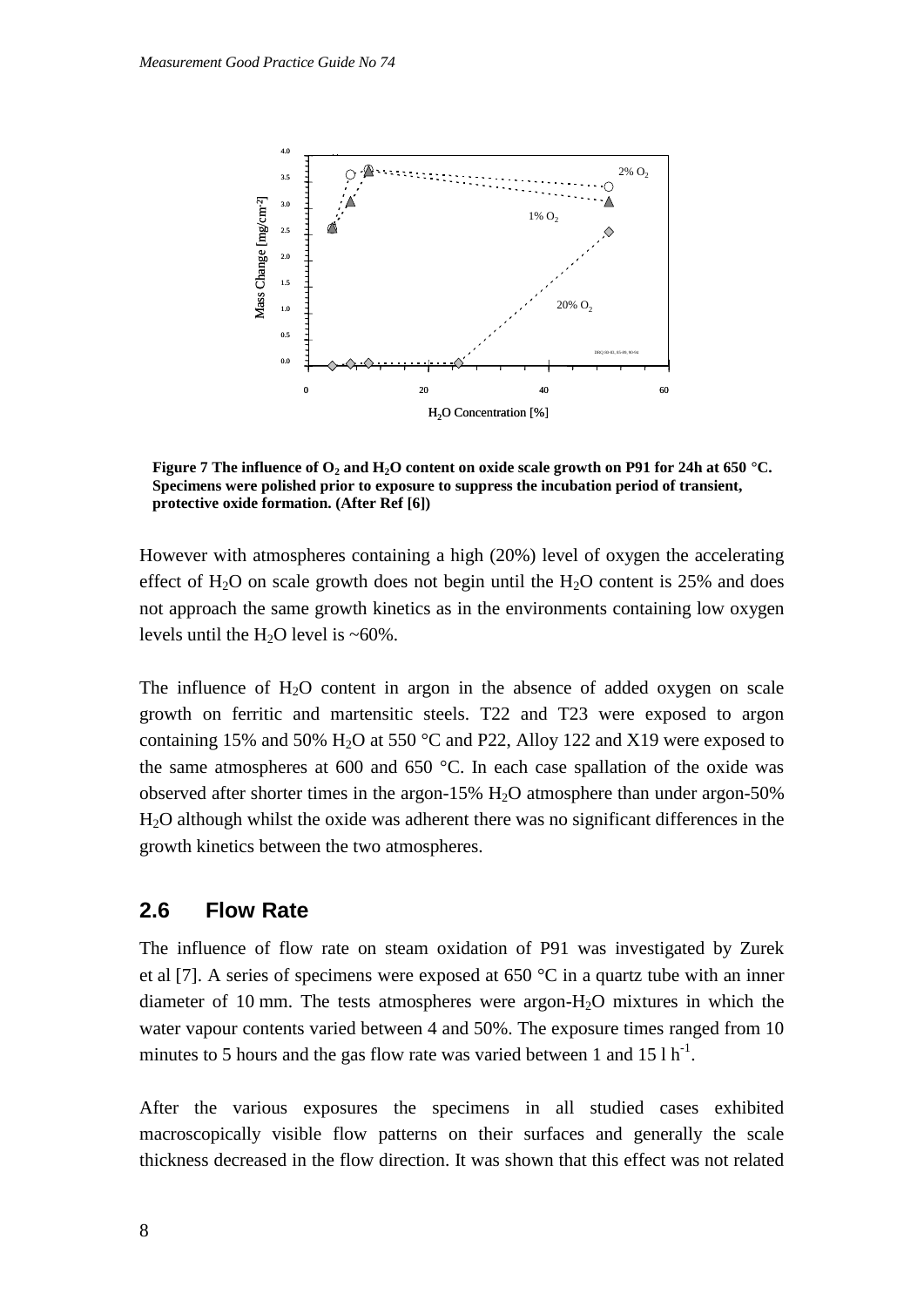to limitations in oxygen supply; in all studied cases the oxygen supply rate was substantially larger than the amount of oxygen required to form the oxide of the thickness found at the front end of the specimen (i.e. at the side where the gas entered the reaction tube). Here the thickness of the oxide scale did not clearly vary as a function of water vapour content or gas flow rate. Clear differences in scale thickness, morphology and composition as a function of these parameters were, however, found at the specimen end; here the scale thickness tended to decrease with decreasing water vapour content and/or flow rate. Also, the tendency for outer haematite formation was far less pronounced at the specimen end than at the front edge of the specimen. It was proposed [7] that these experimental findings are related to the formation of hydrogen as a result of the reaction between the water vapour and the steel. As the gas starts to react at the front edge of the specimen, hydrogen is produced such that the end of the specimen is exposed to a  $Ar/H<sub>2</sub>/H<sub>2</sub>O$  gas mixture. It is easy to derive that here, the H2O/H2-ratio and thus the equilibrium oxygen partial pressure will increase with increasing initial  $H_2O$  content and/or gas flow rate. The decrease in oxygen partial pressure in gas flow direction leads to the suppression of outer haematite formation and a decreasing growth rate of the magnetite based layer, in agreement with the experimental findings.

#### **2.7 Steam Pressure**

Data regarding the influence of pressure on steam oxidation behaviour show a considerable amount of variation. Therefore it is difficult to determine any consistent effect of pressure. Otoguro et al [8] measured the maximum scale thickness on 4 austenitic alloys (SUS347HTB, 17/14CuMo, 20Cr/25Ni and 22Cr/35Ni) after exposure to steam for 500 h at 650 and 700 °C and pressures up to 35 MPa. Figure 8 shows that, on increasing the pressure at  $650 \degree C$ , two of the alloys investigated showed a decrease in scale growth rate of approximately 20%, one of the alloys showed no influence of pressure on the scale thickness and one alloy showed an increase in scale thickness by a factor of 4. The same trend in results was observed at 700 °C.

Montgomery and Karlsson [9] have summarised data on the influence of pressure on scale growth kinetics during exposure of martensitic steels to steam environments. Data for two materials, HCM12 and P92, are shown in Figure 9. The high pressure data for HCM12 lie below the mean line implying a decrease in scale growth rate with increasing pressure whereas the high pressure data for P92 straddle the mean line implying either no effect of pressure or a change in the pressure effect with temperature depending on interpretation.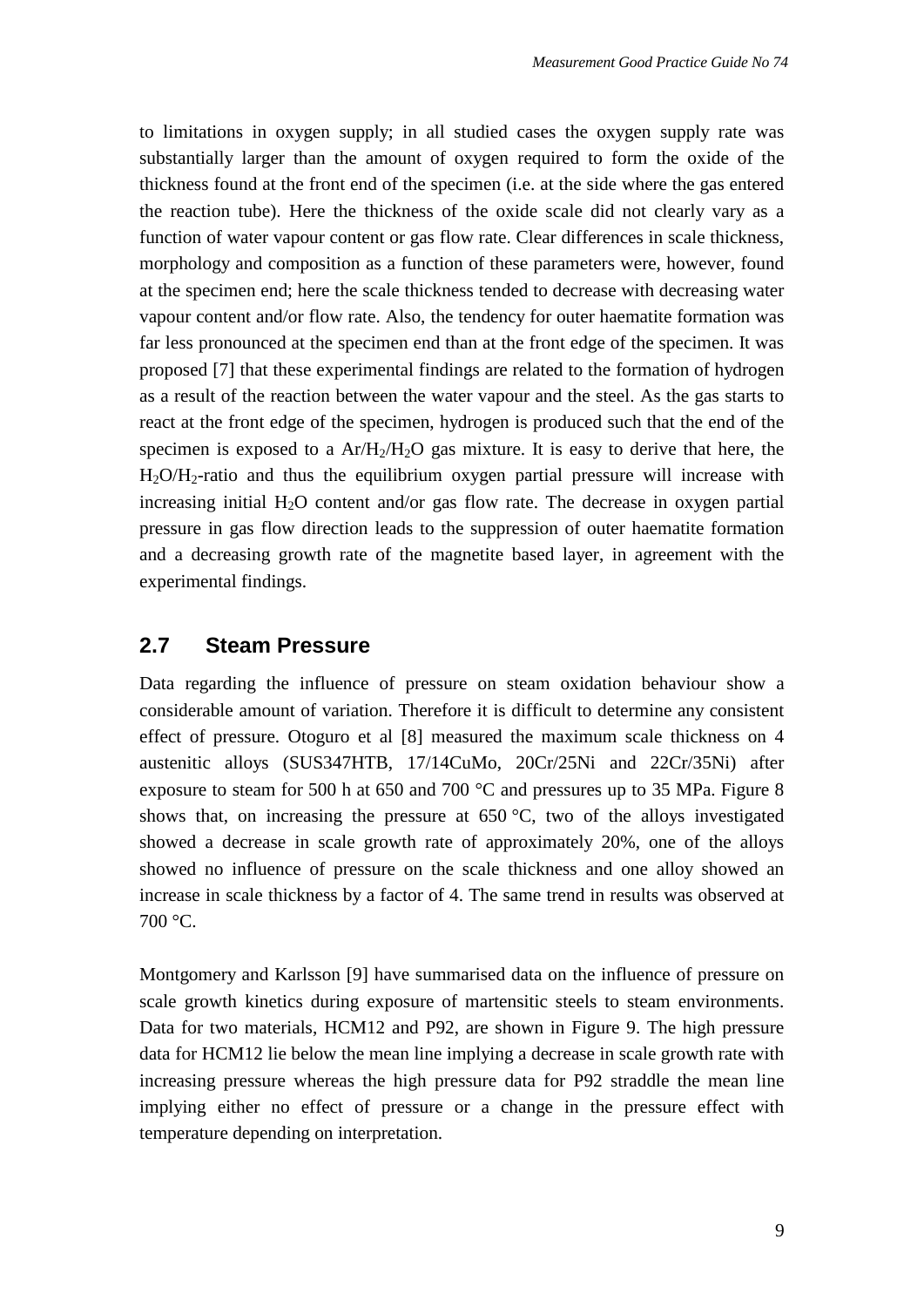

**Figure 8 The influence of steam pressure on the maximum scale thickness of 4 austenitic alloys after exposure to steam at 650 °C for 500 h (Data from Ref [8])**



**Figure 9 The influence of temperature and steam pressure on the oxidation rate constant of martensitic steels (a) HCM12 (b) P92**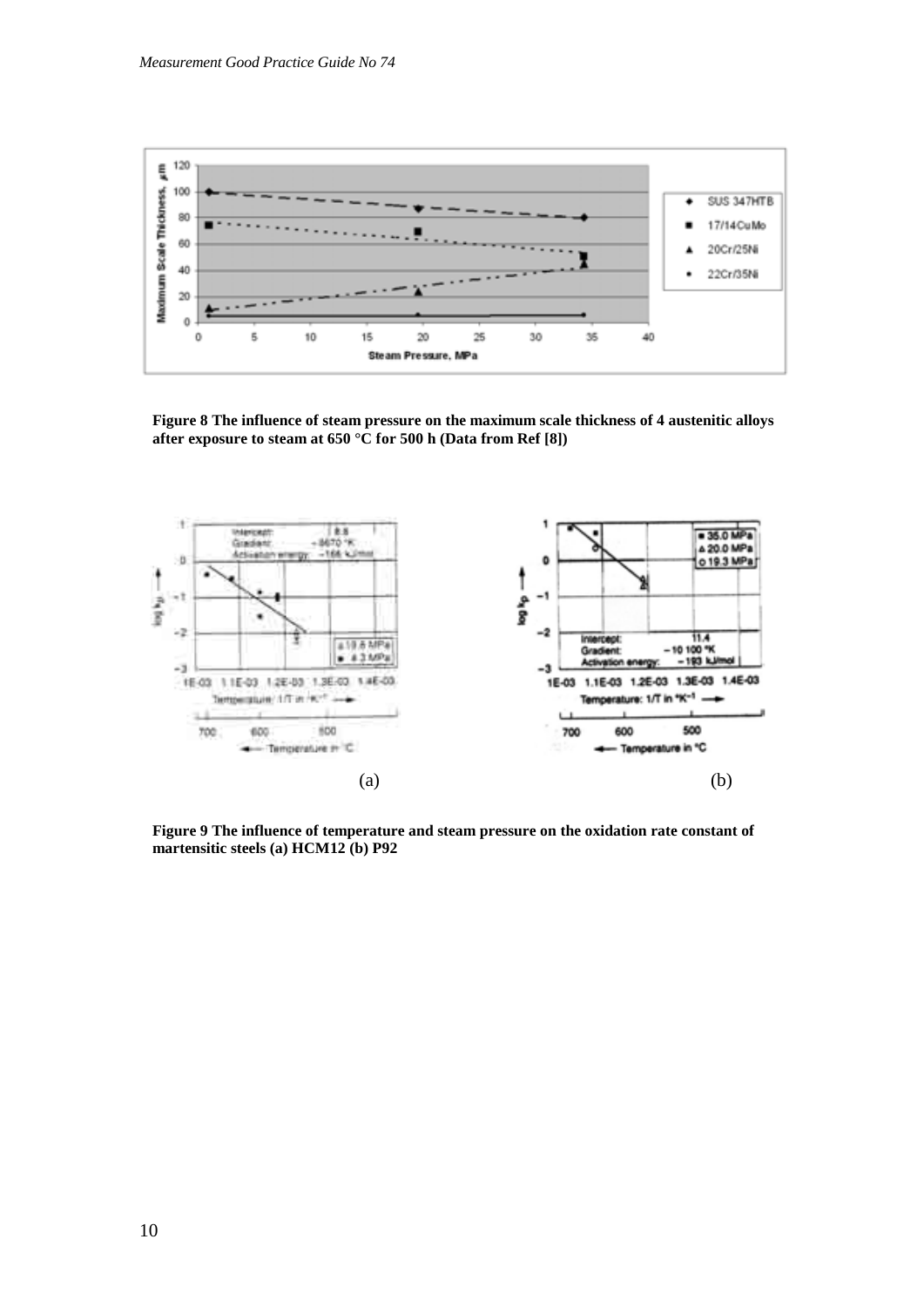

**Figure 10 Micrographs of 10Cr1.5Mo martensitic steel after exposure to steam atmospheres for 250 h at 650 °C (a) flowing argon/50% H2O at ambient pressure (b) static100% steam at 300 bar** 

The apparent influence of steam pressure on the scale morphology is illustrated in Figure 10 for martensitic 10Cr1.5Mo steel oxidised for 250 h at 650 °C. When exposed to argon/50%  $H_2O$  at ambient pressure much more haematite forms on the surface (Figure 10a). However the high pressure exposure was carried out in an autoclave and the observed effect is probably due to a build up of hydrogen in the sealed system. This leads to a decrease in oxygen partial pressure, thus inhibiting haematite formation. This observation shows that information obtained from exposures carried out in sealed systems must be treated with caution.

#### **2.8 Heat Flux**

The presence of heat flux is a major difference between most laboratory exposure procedures and service conditions. The influence of this parameter has been studied by Griess and his co-workers [10] who demonstrated a significant influence of heat flux on scale growth rate.

Figure 11 shows the average metal loss of 2¼Cr1Mo steel as a function of exposure time to superheated steam, with and without the presence of a heat flux. The isothermal exposure showed the lowest metal loss rate even though the temperature was higher than in the exposures where heat flux was present. Griess also noted that the scales that formed in the presence of heat flux were less adherent than those that were produced in isothermal exposures.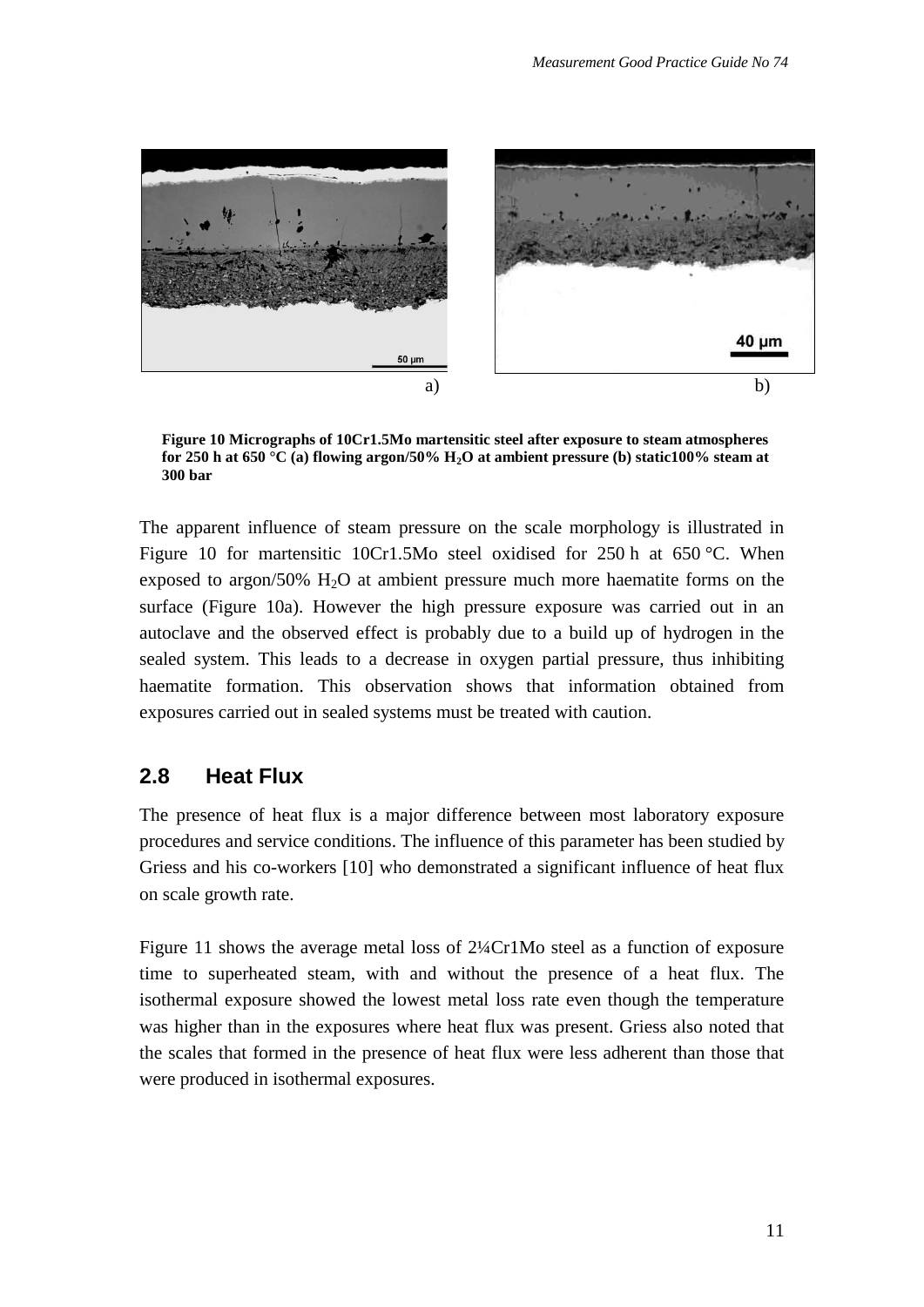

**Figure 11 The influence of heat flux on the scale growth kinetics of a ferritic steel in superheated steam (after Ref [10])**

## **3 Comparison of Laboratory and Plant Data**

After all the discussion of the limitations of laboratory exposure procedures it may be suspected that comparisons between data that are generated in the laboratory and in service do not correlate well. On the contrary, measurements of scale growth show good agreement between scales produced in the two environments.

Figure 12 compares the scale thickness as a function of time for several martensitic steels exposed to steam-containing atmospheres in the laboratory at 625 °C (open symbols) or plant (filled symbols) at a steam temperature of 600 °C. Differences in the scale growth kinetics are minor and within the variation expected between different casts of the same alloy.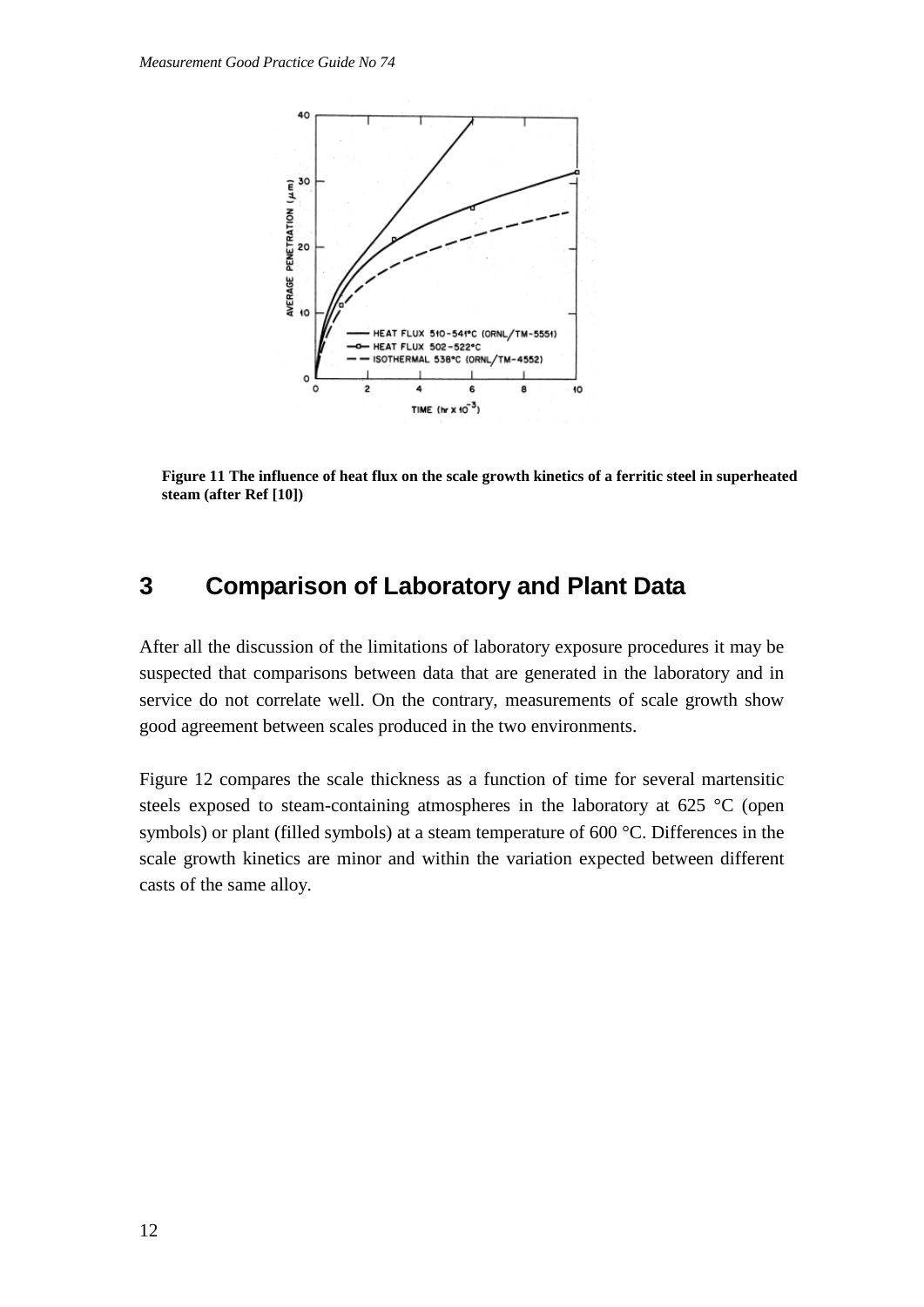

**Figure 12 Comparison of Laboratory and Plant Scale Growth Rates for Martensitic Steels (After Ref [6])**

# **4 Conclusions**

The factors that affect scale growth kinetics and scale morphology during laboratory exposures have been critically reviewed. The main parameter that requires control to achieve scale growth rates comparable to plant experience is heat flux. It is also prudent to control the system pressure, although consistent data on the effect of pressure are lacking. Additional parameters that require control to reproduce the relevant scale morphology are water chemistry and flow rate as well as heating/ cooling conditions.

## **5 Recommendations for Laboratory Exposures**

#### **5.1 Specimen Preparation**

Specimens for exposures should have an exposed surface area  $>500$  mm<sup>2</sup>. Either disc or plate specimens are acceptable. The surface of the specimens should be prepared by grinding using 1200 grit paper or alternatively should be representative of service.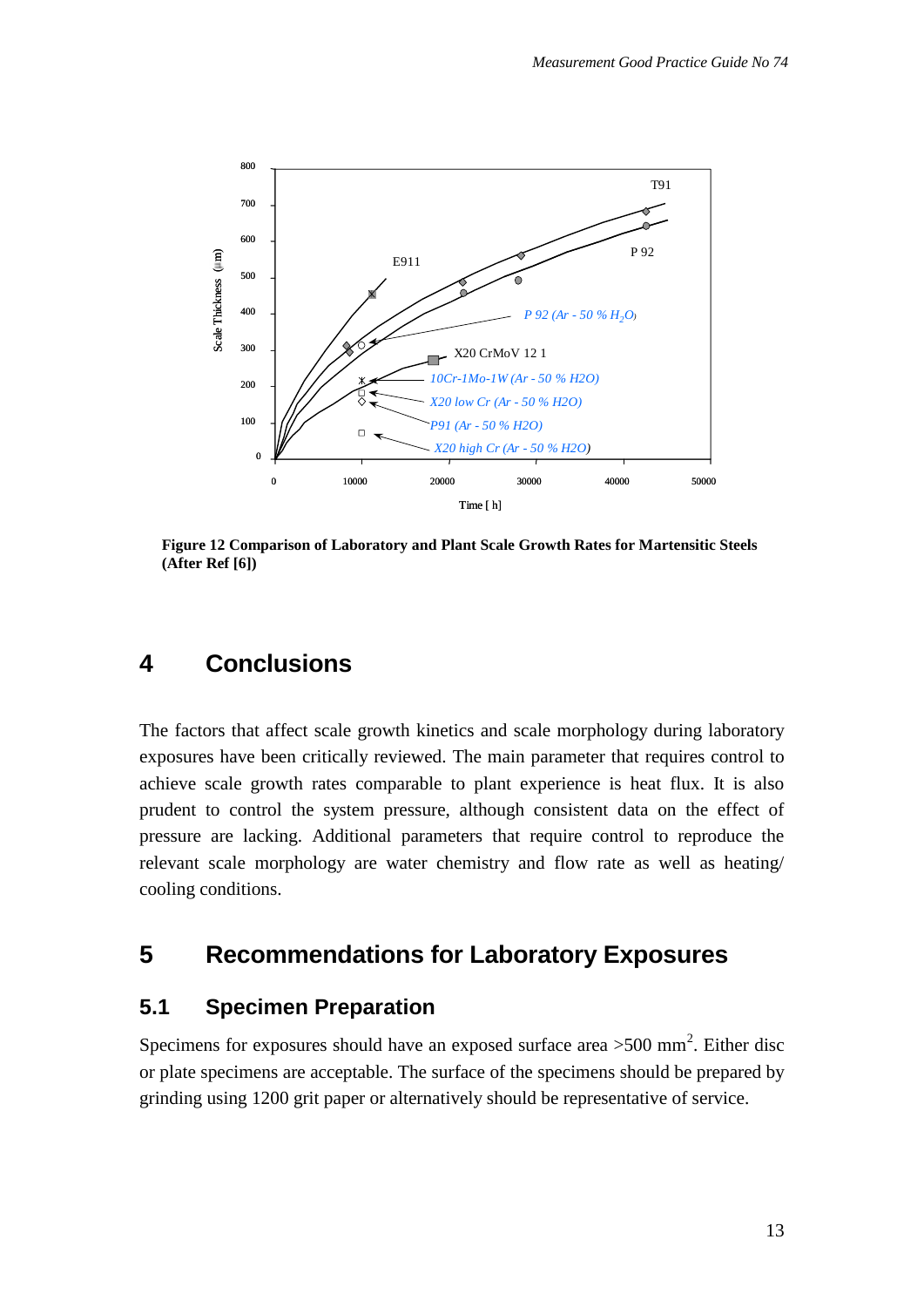## **5.2 Apparatus Layout**

The apparatus is generally composed of (i) a temperature regulating device for heating the test piece uniformly at a constant temperature, (ii) a chamber which separates the test piece from outside air, and (iii) a mechanism for supplying continuously the test atmosphere. The test piece chamber shall not be composed of a material that reacts with the test atmosphere during the test to a degree that it changes the composition of the atmosphere. The furnace shall be characterised prior to the testing to determine the length of the isothermal zone inside the furnace and the set point of the apparatus. A common method is by the use of an independent moveable thermocouple.

## **5.3 Control of Water Chemistry**

The water from which steam is generated should either (i) be as 'pure' as possible or (ii) reproduce specific industrial treatments. If 'pure' water is used this should be deionised either by the use of resin exchange columns or by boiling. In addition dissolved oxygen should be removed from the water by bubbling a suitable gas eg nitrogen, through the reservoir. It is possible to reproduce industrial water treatments in the laboratory but this requires relatively large volumes to be treated and stored in reservoirs prior to testing.

### **5.4 Use of Carrier Gas**

The use of a carrier gas e.g. argon, is permitted but it must be established that the fraction of water vapour in the gas mixture is sufficient that the kinetics of scale growth approach that observed for the material in 100% steam at the same temperature. In the absence of significant amounts of oxygen, 50% argon/50 %  $H_2$ 0 is generally suitable.

### **5.5 Flow Rate**

The gas flow rate over the surface of the testpiece should be high enough to ensure that no depletion of reaction species will occur. At the same time the gas flow shall be slow enough to allow the gas mixture to preheat and not disturb the temperature of the testpiece. In practice a linear flow rate in the range  $1-10$  mm s<sup>-1</sup> is suitable.

### **5.6 Testpiece Entry and Removal**

Testpieces and their supports should be entered into the furnace whilst it is at temperature and the test atmosphere is flowing. Correspondingly testpieces and their supports should be removed from the hot zone and cooled whilst still under the test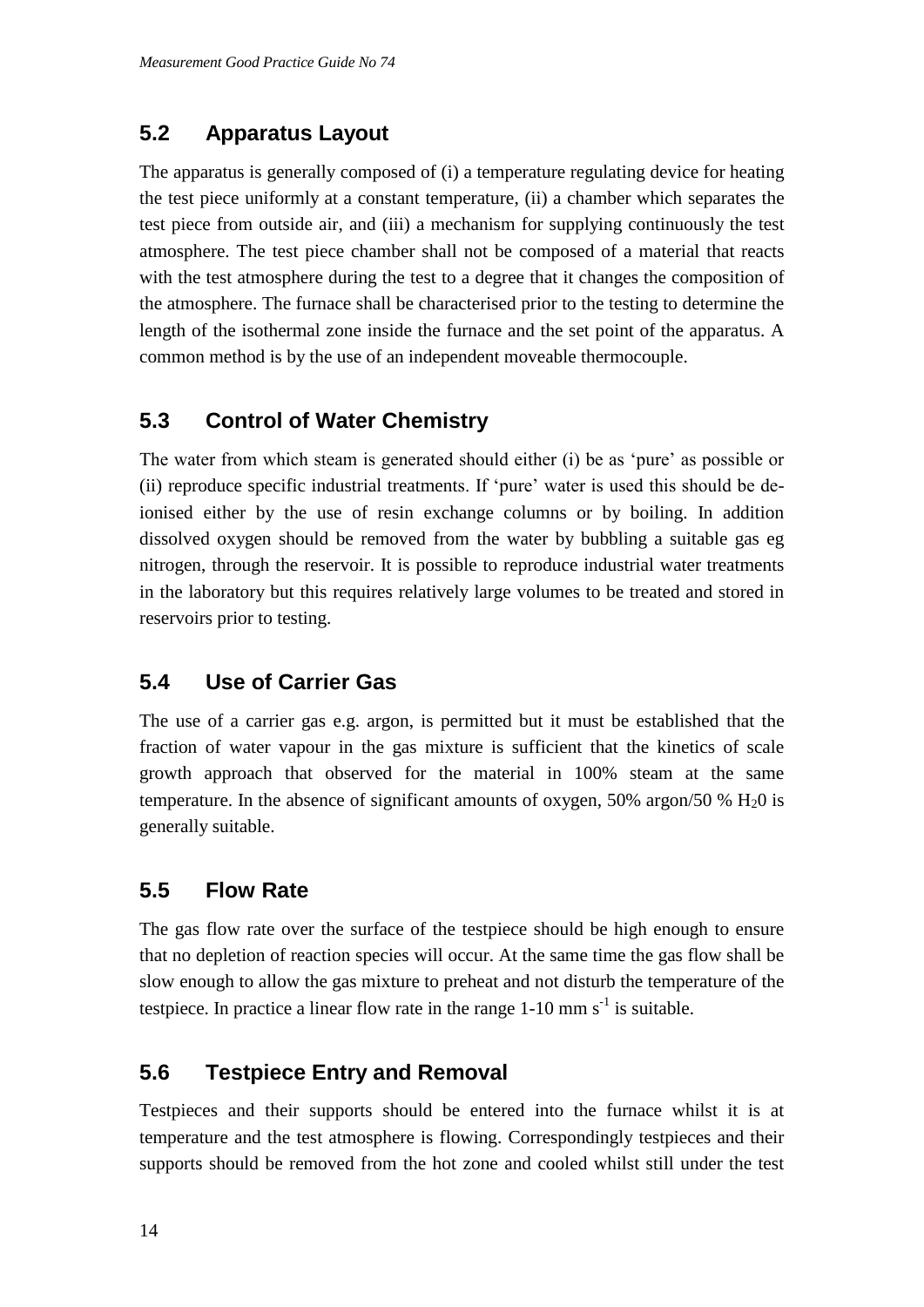atmosphere where possible. The use of an air-lock system to prevent oxygen ingress during specimen transfer is recommended.

## **5.7 Temperature Control**

Temperature during the test shall be maintained within the limits shown in Table I.

Table I Temperature Limits For Laboratory Steam Exposures

|  | $\leq$ 573 K   573 K< T $\leq$ 873 K   873 K< T $\leq$ 1073 K   1073 K< T $\leq$ 1273 K   > 1273 K |  |
|--|----------------------------------------------------------------------------------------------------|--|
|  |                                                                                                    |  |

### **5.8 Steam Pressure**

Exposures under supercritical steam environments are specialised tests and outside the scope of this guide. There is as yet insufficient evidence to make definitive statements regarding best practice for steam pressure during testing however some general guidelines can be stated:

- The use of sealed autoclaves containing static steam is not recommended.
- **Pressures slightly above ambient reduce the risk of oxygen ingress due to** leaks in the test chamber.
- The pressure of the exposure should be reported.

### **5.9 Heat Flux**

Testing under an imposed heat flux is not commonly carried out. If this specialised exposure is used then the heat flux should be maintained constant and reported.

### **5.10 Testpiece Examination**

After exposure the initial measure of oxidation is mass change. However it is strongly recommended that testpieces are also examined metallographically using agreed procedures [11] to determine scale thickness and metal loss. The structure of the oxide scale should be compared with scales on similar materials that have been exposed in service.